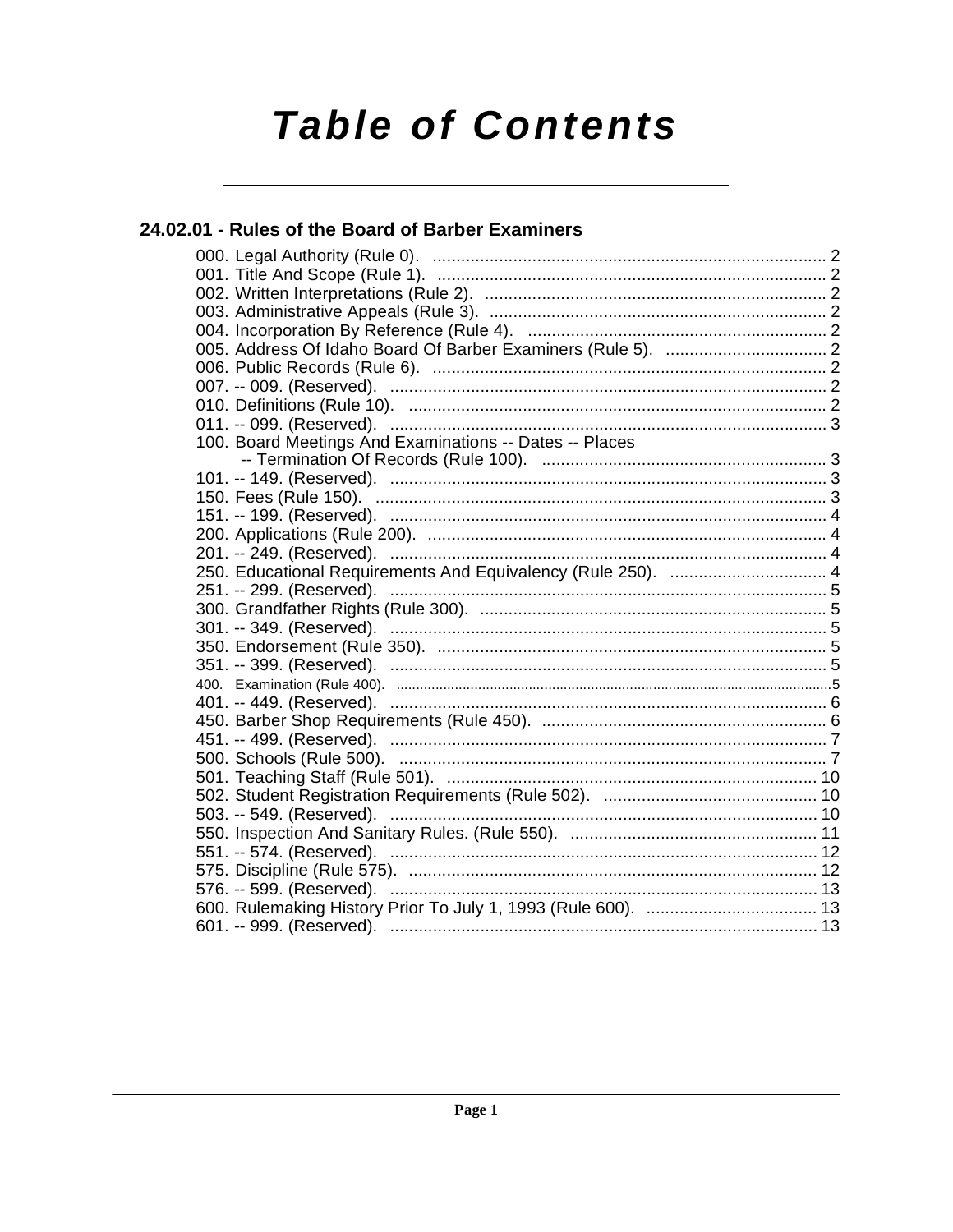#### **IDAPA 24 TITLE 02 CHAPTER 01**

# **24.02.01 - RULES OF THE BOARD OF BARBER EXAMINERS**

# <span id="page-1-1"></span><span id="page-1-0"></span>**000. LEGAL AUTHORITY (RULE 0).**

These rules are hereby prescribed and established pursuant to the authority vested in the Board of Barber Examiners by the provisions of Section 54-521, Idaho Code. (7-1-93)

# <span id="page-1-2"></span>**001. TITLE AND SCOPE (RULE 1).**

These rules shall be cited as IDAPA 24.02.01, "Rules of the Board of Barber Examiners". (7-1-93)

# <span id="page-1-3"></span>**002. WRITTEN INTERPRETATIONS (RULE 2).**

The board may have written statements that pertain to the interpretation of the rules of this chapter. Such interpretations, if any, are available for public inspection and copying at cost in the main office of the Bureau of Occupational Licenses. (3-13-02) Occupational Licenses.

# <span id="page-1-4"></span>**003. ADMINISTRATIVE APPEALS (RULE 3).**

Administrative appeals shall be governed by the Administrative Procedure Act, Title 67, Chapter 52, Idaho Code. (3-13-02)

# <span id="page-1-5"></span>**004. INCORPORATION BY REFERENCE (RULE 4).**

These rules do not incorporate by reference any document other than those sections of Idaho Code so referenced. (3-13-02)

# <span id="page-1-10"></span><span id="page-1-6"></span>**005. ADDRESS OF IDAHO BOARD OF BARBER EXAMINERS (RULE 5).**

[The office of the Board of Barber Examiners is located within the Bureau of Occupational Licenses, Owyhee Plaza,](https://www.ibol.idaho.gov/bar.htm) 1109 Main Street, Suite 220, Boise, Idaho 83702. The phone number of the Board is (208) 334-3233. The Board's FAX number is (208) 334-3945. The Board's e-mail address is ibol@ibol.state.id.us. The Board's official web site is at https://www.ibol.idaho.gov/bar.htm. (3-24-05)

# <span id="page-1-7"></span>**006. PUBLIC RECORDS (RULE 6).**

The records associated with the Board of Barber Examiners are subject to the provisions of the Idaho Public Records<br>Act. Title 9. Chapter 3. Idaho Code. (3-13-02) Act, Title 9, Chapter 3, Idaho Code.

# <span id="page-1-8"></span>**007. -- 009. (RESERVED).**

# <span id="page-1-12"></span><span id="page-1-9"></span>**010. DEFINITIONS (RULE 10).**

**01. Approved or Approval**. Approved by or approval of the Board as evidenced by formal action of the Board by a written instrument signed by the chairman of the Board or its agent. (3-13-02)

**Barber College**. A school or college approved by the Board to teach the practice of barbering as on 54-507, Idaho Code, and these rules. (3-13-02) required by Section 54-507, Idaho Code, and these rules.

<span id="page-1-13"></span><span id="page-1-11"></span>**03. Board**. The Board of Barber Examiners as prescribed in Section 54-521, Idaho Code. (7-1-93)

**04. First Aid Kit**. First-aid kit means an identifiable assortment of medical supplies, including adhesive bandages, skin antiseptic, disposable gloves, and gauze, which may be used for cleaning and protecting minor emergency traumas of the human body. (3-13-02) minor emergency traumas of the human body.

**05. Hospital Grade**. Hospital Grade means a sanitizing agent registered by the Environmental Protection Agency as an effective germicidal/bactericidal, fungicidal, and virucidal disinfectant when used in accordance with the manufacturer's instructions. (7-1-98) accordance with the manufacturer's instructions.

<span id="page-1-15"></span><span id="page-1-14"></span>**06.** Practice of Barbering. Practice of barbering as defined by Section 54-502(2), Idaho Code.

(3-13-02)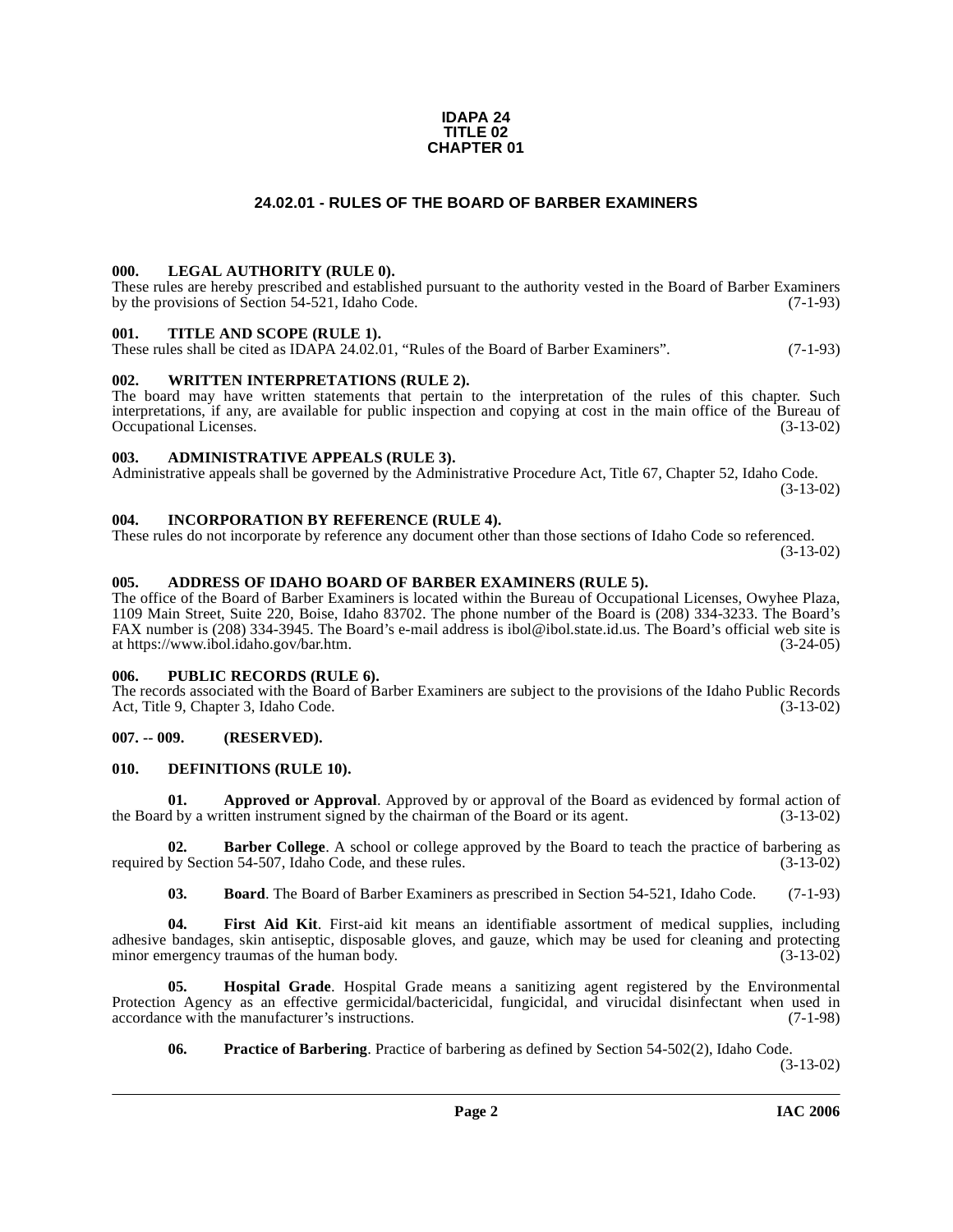**07. Practice of Barber-Styling**. Practice of Barber-Styling as defined by Section 54-502(1), Idaho under the supervision of an instructor as provided in Section 54-507, Idaho Code. (3-13-02) Code or under the supervision of an instructor as provided in Section 54-507, Idaho Code.

**08. Barber**. Any person who holds a valid license authorizing said person to practice as a barber pursuant to Section 54-501, Idaho Code. (3-13-02)

**09. Barber-Stylist**. Any person who holds a valid license authorizing said person to practice as a barber-stylist pursuant to Section 54-501, Idaho Code.

**10. Student Barber**. Any person who is registered pursuant to Section 54-529, Idaho Code, to receive instruction in any or all phases of the practice of barbering or barber-styling while under the direct personal supervision of an Idaho licensed instructor in an approved school. (3-13-02) supervision of an Idaho licensed instructor in an approved school.

<span id="page-2-6"></span>**11. Barber Teacher or Instructor**. Any person who holds a valid license pursuant to Section 54-528, Idaho Code, authorizing said person to teach barbering and barber-styling. The words "Teacher" and "Instructor" mean the same and are used synonymously. (3-13-02) mean the same and are used synonymously.

<span id="page-2-14"></span>**12. Theoretical Scientific Study**. The study of theoretical subjects of instruction in the practice of <br>**12.** Theoretical subjects set forth in Section 54-507. Idaho Code. (7-1-93) barbering which shall include the subjects set forth in Section 54-507, Idaho Code.

<span id="page-2-5"></span>**13. Barber Shop**. Any establishment licensed pursuant to Section 54-501, Idaho Code, in which g or barber-styling is practiced. barbering or barber-styling is practiced.

<span id="page-2-4"></span>**14. Access**. For the purpose of licensed establishments, access shall be defined as a minimum three (3) foot wide unobstructed path within a primary establishment that allows passage to and from entrances, common areas, water sources, restrooms, and contiguous establishments and does not encroach on or overlap any contiguous establishment. (3-13-02) establishment.

<span id="page-2-9"></span>**15. Direct Personal Supervision**. Direct personal supervision shall be defined as supervision by a licensed person who is physically present within the licensed area of a school or shop.  $(3-13-02)$ properly licensed person who is physically present within the licensed area of a school or shop.

**16.** Bureau. The Bureau of Occupational Licenses as prescribed in Sections 54-605 and 67-2602, Idaho Code. (3-13-02) Idaho Code. (3-13-02)

<span id="page-2-0"></span>**011. -- 099. (RESERVED).**

# <span id="page-2-8"></span><span id="page-2-1"></span>**100. BOARD MEETINGS AND EXAMINATIONS -- DATES -- PLACES -- TERMINATION OF RECORDS (RULE 100).**

<span id="page-2-7"></span>**01. Board Meetings**. Regular Board of Barber Examiners meetings shall be held at the office of the Bureau of Occupational Licenses on the second Monday of each July and at such other times and places as may be determined by the Board. (3-13-02)

<span id="page-2-11"></span>**02. Examinations**. Examinations for license to practice as a barber or a barber-stylist in Idaho are to be held at the office of the Bureau of Occupational Licenses on the second Monday of July and at such other times and places as may be determined by the Board. (3-13-02)

<span id="page-2-13"></span>**03. Records**. All records in the office of the Bureau of Occupational Licenses of applicants who have not qualified for reexamination within five (5) years of notification of failure in any examination under the Barber<br>Law will be terminated and destroyed. (7-1-93) Law will be terminated and destroyed.

# <span id="page-2-2"></span>**101. -- 149. (RESERVED).**

# <span id="page-2-3"></span>**150. FEES (RULE 150).**

<span id="page-2-12"></span><span id="page-2-10"></span>**01. Examination/Reexamination Fee**. Examination/Reexamination fee - seventy-five dollars (\$75).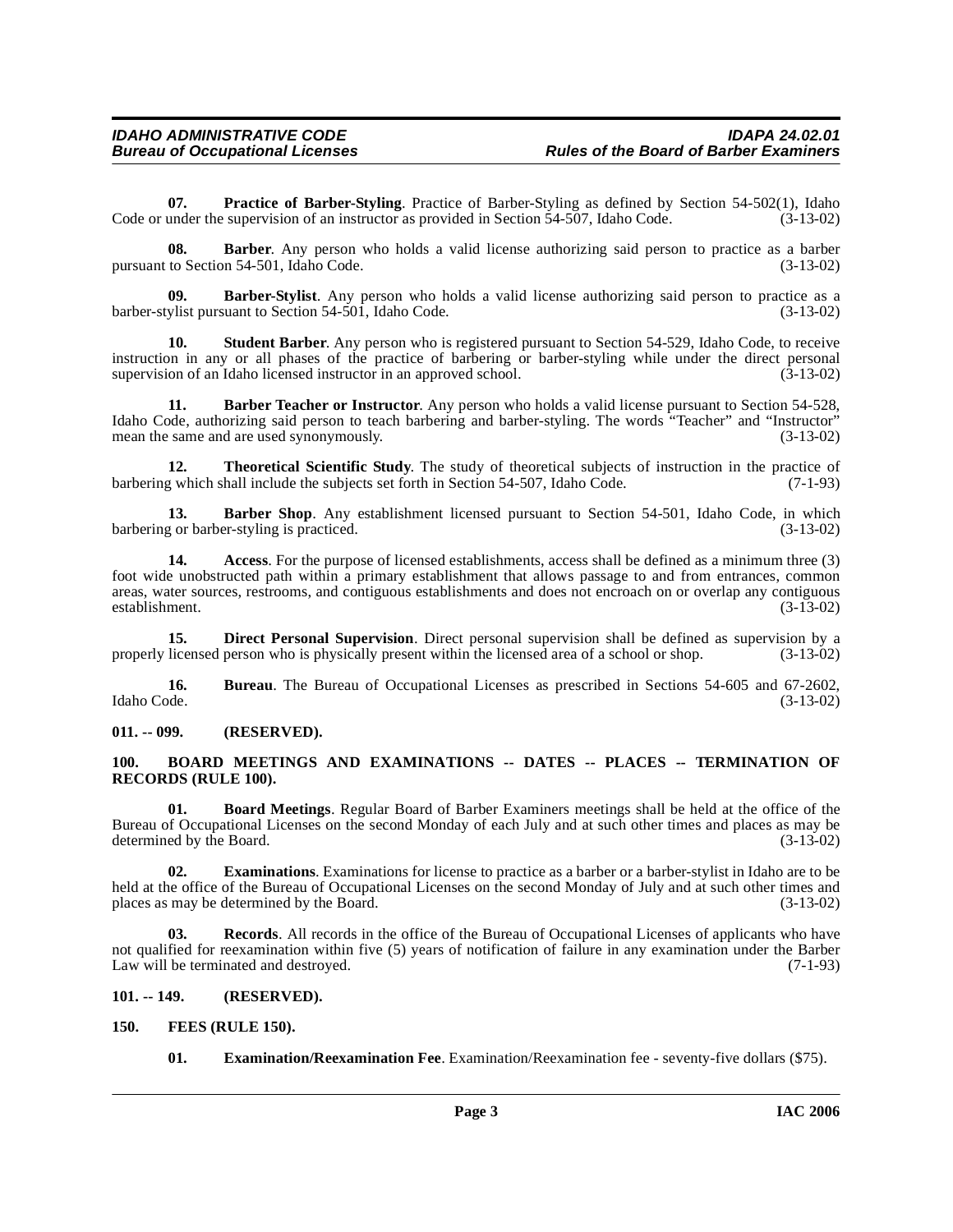(7-1-96)

<span id="page-3-13"></span><span id="page-3-9"></span>**02. Endorsement Fee**. Endorsement fee - eighty dollars (\$80). (7-1-93)

**03. Original Barber and Barber-Stylist License Fee**. Original Barber and Barber-Stylist License Fee - twenty-five dollars (\$25). (3-24-05)

**04.** Annual Renewal Fee for Barber and Barber-Stylist License. Annual renewal fee for Barber and tylist license - twenty-five dollars (\$25). Barber-Stylist license - twenty-five dollars (\$25).

<span id="page-3-14"></span><span id="page-3-5"></span><span id="page-3-4"></span>**05. Original Barbershop License Fee**. Original barbershop license fee – fifty dollars (\$50). (3-18-99)

**06. Annual Renewal Fee for Barbershop License**. Annual renewal fee for barbershop license – thirty dollars (\$30). (3-18-99)

**07. Original License and Annual Renewal Fee For Barber College License**. Original license and enewal fee for barber college license – two hundred dollars (\$200). (3-13-02) annual renewal fee for barber college license – two hundred dollars  $(\$200)$ .

<span id="page-3-20"></span><span id="page-3-16"></span><span id="page-3-15"></span>**08. Teacher Certificate Examination**. Teacher certificate examination - one hundred dollars (\$100).  $(7-1-93)$ 

**09.** Original Teacher License and Annual Renewal For Teacher License. Original teacher license all renewal for teacher license - twenty-five dollars (\$25). and annual renewal for teacher license - twenty-five dollars  $(\$25)$ .

<span id="page-3-19"></span>**10. Student Registration**. Student registration - twenty dollars (\$20). (7-1-93)

<span id="page-3-18"></span><span id="page-3-7"></span>**11. Renewal and Reinstatement Of Licenses**. See Sections 54-518 and 67-2614, Idaho Code. (7-1-93)

<span id="page-3-0"></span>**151. -- 199. (RESERVED).**

# <span id="page-3-6"></span><span id="page-3-1"></span>**200. APPLICATIONS (RULE 200).**

**01. Complete Application for License**. All applications for license shall be made on forms furnished by the Bureau of Occupational Licenses and received in that office at least thirty (30) days prior to the date of examination. All information requested on the application together with any required supporting documentation and the required fees must be received by the Bureau of Occupational Licenses before any application will be considered complete. (3-13-02) complete. (3-13-02)

<span id="page-3-17"></span>**02. Photographs Required**. One (1) passport photograph taken within the six (6) months prior to submission of the application, shall be provided. (Section  $54-509$ , Idaho Code). (3-13-02)

<span id="page-3-12"></span>**03. Licensed Barber Instructor Continued Education**. Every licensed barber instructor must obtain twenty (20) hours of continued education approved by the board within the twelve (12) months preceding license<br>renewal application. No more than eight (8) hours credit may be obtained in seminars, trade shows, etc. (3-13-0 renewal application. No more than eight (8) hours credit may be obtained in seminars, trade shows, etc.

# <span id="page-3-2"></span>**201. -- 249. (RESERVED).**

# <span id="page-3-8"></span><span id="page-3-3"></span>**250. EDUCATIONAL REQUIREMENTS AND EQUIVALENCY (RULE 250).**

<span id="page-3-11"></span>**01. High School Education**. The Idaho law as amended by the 1959 Session of the Idaho State Legislature requires that an applicant for license under Sections 54-506 and 54-512, Idaho Code, show proof of having at least two (2) years of high school education. This provision has been interpreted as satisfactory completion<br>of the tenth grade - with eligibility to commence the eleventh grade. (3-13-02) of the tenth grade - with eligibility to commence the eleventh grade.

<span id="page-3-10"></span>**Equivalent Tenth Grade Education**. The Board will accept any test approved by the United tof Education for the purpose of determining equivalent tenth grade education. (4-5-00) States Department of Education for the purpose of determining equivalent tenth grade education.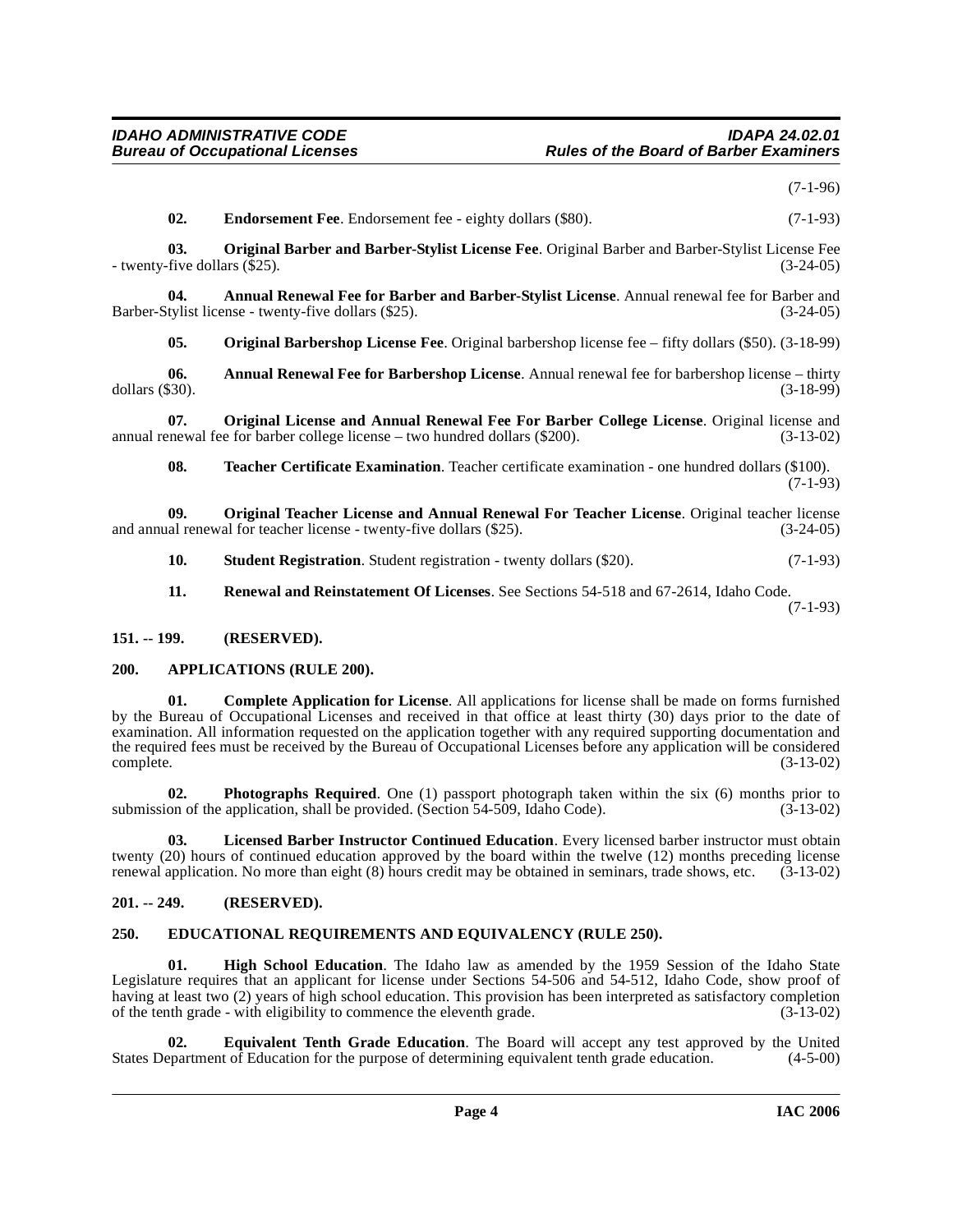# barber-stylist in another state or country and has maintained that license for at least three (3) years immediately prior to making application in this state. **b.** Certification of licensure must be completed and signed by the licensing agency of such other state, or country, and received in the office of the Bureau of Occupational Licenses directly from the licensing agency of such other state or country. (3-13-02) such other state or country.

make application on the form provided by the Board and furnish proof of current license in another state or country, having requirements substantially equal to the requirements of Idaho, or who has a current license as a barber or

**a.** Applicants for license by endorsement under the provisions of Section 54-512, Idaho Code, must

<span id="page-4-12"></span>**03. Test Fees**. All fees required for any examinations to determine equivalence are the responsibility of

the applicant. If an applicant takes the G.E.D. equivalence examination and receives an average cutting score of not less than thirty-five (35), with no category below a cutting score of thirty (30), he or she is considered to have the equivalent of a tenth grade education. (3-13-02)

Any person who held a current Idaho barber license on July 1, 2001 shall be issued an Idaho barber-stylist license<br>upon written request to the Board and without payment of additional fees until June 30, 2003. (3-13-02)

upon written request to the Board and without payment of additional fees until June 30, 2003.

**c.** Each applicant must provide official documentation of having met the education requirements as set forth in Section 54-506, Idaho Code. Documentation must be received in the office of the Bureau of Occupational<br>Licenses directly from the school registrar or other certifying entity. (3-13-02) Licenses directly from the school registrar or other certifying entity.

**d.** Applications for license by endorsement must be accompanied by the endorsement fee and the license fee. If the Idaho Barber Board finds that the applicant is ineligible for license by endorsement, but is eligible for license by examination, a refund may be made of the endorsement fee in excess of the required examination fee, and the applicant permitted to take the examination. (7-1-93) and the applicant permitted to take the examination.

**e.** The board shall require all applicants for endorsement to pass the Idaho jurisprudence examination as noted under Section 400 prior to licensure by endorsement. (3-13-02)

<span id="page-4-11"></span>**02. Requirements for Licensure by Examination**. Credit of fifty (50) hours of instruction in an approved school of barbering, will be given for each three (3) months of practical experience as a licensed barber or a barber-stylist in another state, territory, possession or country. (Example: If a barber-stylist, is licensed in a state which does not have requirements equal to the requirements of Idaho, or for any other reason does not have endorsement with Idaho, such applicant is required to meet the educational requirements of Idaho.) If he has completed a course of one thousand six hundred (1,600) hours of instruction in a licensed school in such other state and has one (1) year of practical experience as a licensed barber-stylist, he is considered to have completed two hundred (200) hours of instruction in school, and is eligible to take the examination for Idaho barber-stylist license.

(3-13-02)

# <span id="page-4-4"></span>**351. -- 399. (RESERVED).**

# <span id="page-4-8"></span><span id="page-4-5"></span>**400. EXAMINATION (RULE 400).**

<span id="page-4-6"></span>**01.** Content and Passing Grade on Exam. The examination will consist of three (3) portions: theory, Idaho Jurisprudence and practical. An applicant must obtain at least a seventy-five percent (75%) grade on each portion to pass the examination. (3-13-02) portion to pass the examination.

<span id="page-4-0"></span>**251. -- 299. (RESERVED).**

<span id="page-4-2"></span>**301. -- 349. (RESERVED).**

<span id="page-4-3"></span>**350. ENDORSEMENT (RULE 350).**

<span id="page-4-9"></span><span id="page-4-1"></span>**300. GRANDFATHER RIGHTS (RULE 300).**

<span id="page-4-10"></span><span id="page-4-7"></span>**01. Requirements for Licensure by Endorsement**. (3-13-02)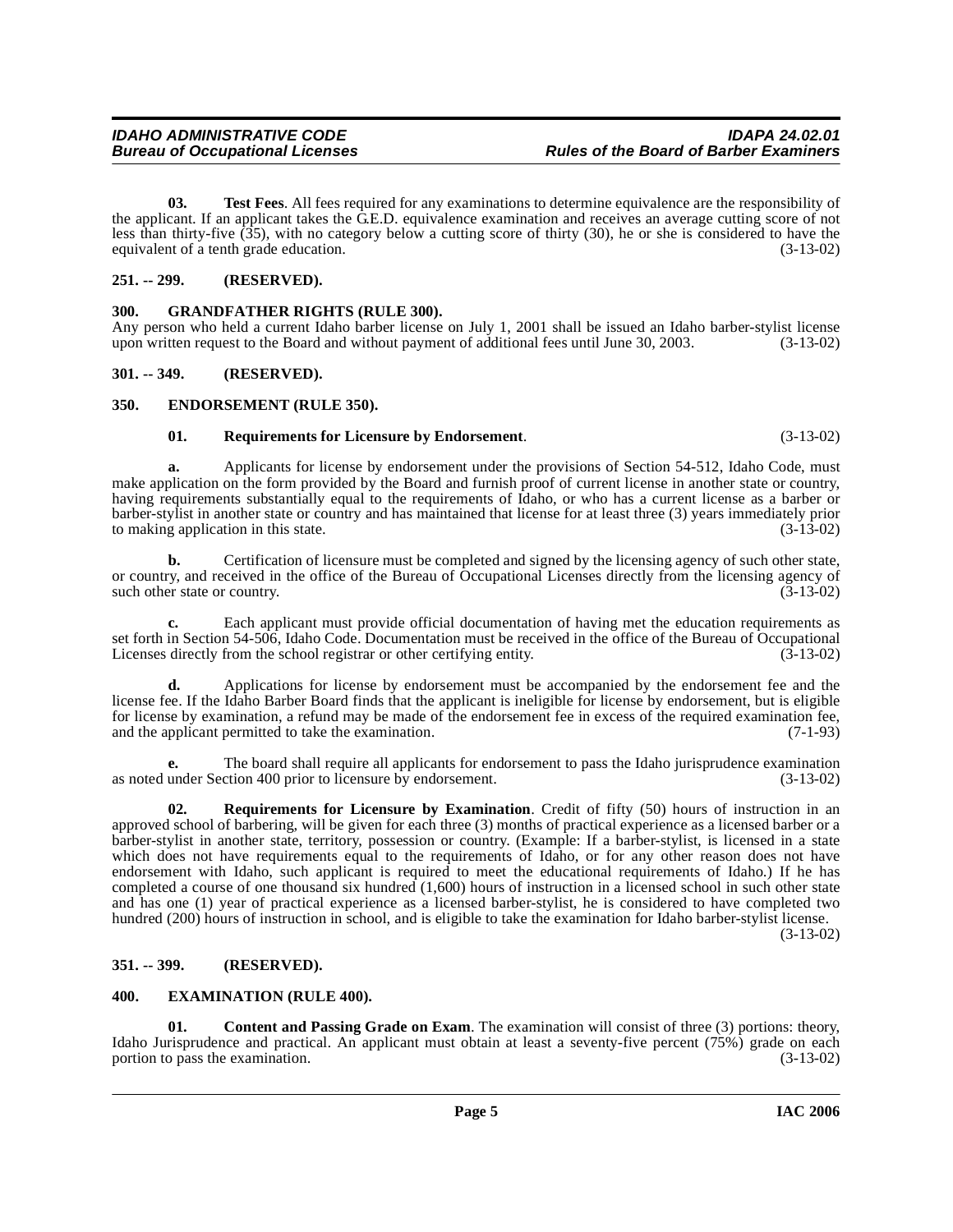<span id="page-5-6"></span>**02. Subjects on Exam**. The examination for licensure as a barber or barber-stylist shall consist of a: (3-13-02)

**a.** Practical demonstration of all or any combination of those services outlined in Section 54-502(2), Idaho Code, for barbers or Section 54-502(1), Idaho Code, for barber-stylists; and (3-13-02)

**b.** Written theory examination covering those topics outlined in Section 54-507(2), Idaho Code, for barbers or Section 54-507(1), Idaho Code, for barber-stylists; and (3-13-02)

**c.** Written jurisprudence examination covering Title 54, Chapter 5, Idaho Code and IDAPA 24.02.01 f the Board of Barber Examiners". "Rules of the Board of Barber Examiners".

<span id="page-5-4"></span>**03. Failure of Exam**. An applicant who fails to obtain a grade of at least seventy-five (75%) percent in any portion of the examination is considered to have failed that portion of the examination and is required to file an application for reexamination and pay the required fee and be successfully reexamined on the failed portion(s) prior to licensure. Applicants who fail on their fist examination attempt only will not be required to obtain additional training to be eligible for re-examination. (3-13-02) training to be eligible for re-examination.

# <span id="page-5-0"></span>**401. -- 449. (RESERVED).**

# <span id="page-5-1"></span>**450. BARBER SHOP REQUIREMENTS (RULE 450).**

# <span id="page-5-5"></span><span id="page-5-2"></span>**01. Primary Shop, Licensure and Operation Requirements**. (7-1-93)

**a.** Application for a shop license shall be made on forms available from the Bureau and shall include plans and specifications complying with local ordinances and zoning requirements. All applications shall be submitted to the Idaho Barber Board for approval and a license must be issued before a new shop may open for business;  $(3-13-02)$ 

**b.** There is a clearly defined and designated working floor space of adequate dimension to allow the safe and sanitary practice of barbering or barber-styling for all individual stations that may be in operation in addition to any restroom and access areas; (3-13-02)

**c.** Business other than cosmetology or barber shops, and living quarters shall be separated by solid ovable walls or partitions and solid closable doors; (3-13-02) and immovable walls or partitions and solid closable doors;

**d.** There is an approved hot and cold running water source and drainage systems with the perimeters of the primary shop and separate from the toilet facilities that is accessible and available also to any contiguous cosmetology or barber shop that may not have said facility within the defined area of the contiguous shop; (3-13-02)

**e.** The primary shop area does not overlap any portion of a contiguous or other primary shop designated area; (3-13-02)

**f.** There is access to restrooms facilities from within the building in which the shop is located; and (3-13-02)

**g.** Home shops must provide a separate outside entrance directly into the shop. All doors to a shop from adjacent rooms shall be closed. (7-1-93)

# <span id="page-5-3"></span>**02. Contiguous Shop, Licensure and Operation Requirements**. (7-1-93)

**a.** Application for a shop license shall be made on forms available from the Bureau and shall include plans and specifications complying with local ordinances and zoning requirements. All applications shall be submitted to the Idaho Barber Board for approval and a license must be issued before a new shop may open for business. (3-13-02) business.  $(3-13-02)$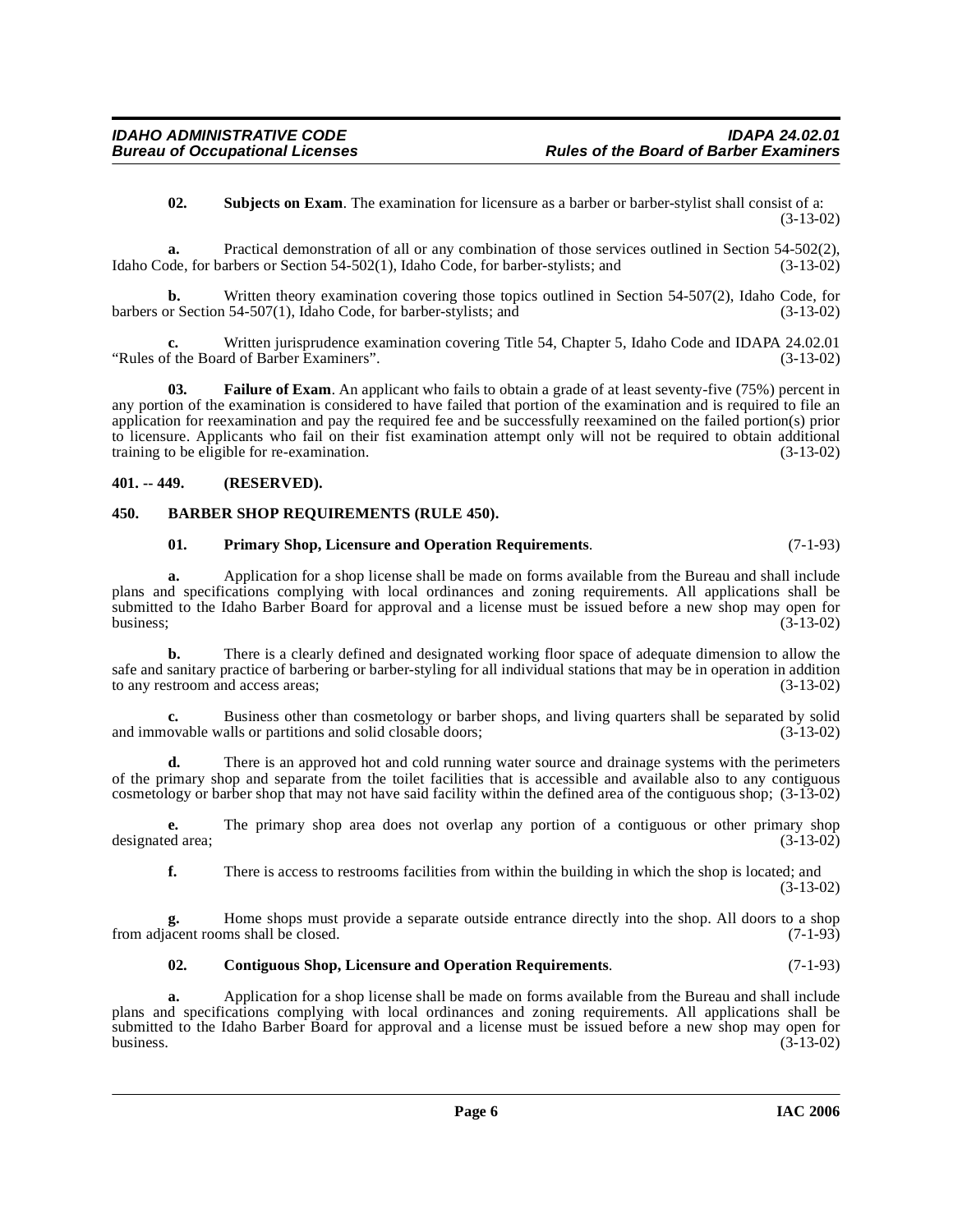**b.** The area licensed as a contiguous shop shall be contiguous by a minimum three (3) foot access to censed as a primary cosmetology establishment or primary barber shop.  $(3-13-02)$ an area licensed as a primary cosmetology establishment or primary barber shop.

**c.** The licensed contiguous shop area shall not overlap any portion of another contiguous shop designated area. (3-13-02)

**d.** The licensed contiguous shop area shall provide adequate dimension to allow the safe and sanitary of barbering or barber-styling for all individual stations that may be in operation. (3-13-02) practice of barbering or barber-styling for all individual stations that may be in operation.

**e.** There is access to restrooms from within the building. (7-1-93)

# <span id="page-6-4"></span>**03. Barber Shop Changes in Ownership or Location**. (3-13-02)

**a.** Whenever a change of ownership or location of a primary or contiguous barber shop occurs, an original registration fee must be paid and compliance with all rules concerning a new establishment met, before a new license will be issued. SHOP LICENSES ARE NOT TRANSFERABLE. (3-13-02)

**b.** Deletion of an owner from multiple ownership does not constitute a change in ownership.  $(7-1-93)$ 

**c.** Addition of an owner to multiple ownership constitutes a change in ownership. (7-1-93)

**d.** Whenever any shop ceases operation at the licensed location, the owner(s) shall notify the Board in writing that the shop is out of business and the establishment license shall be submitted to the Bureau. A new primary or contiguous establishment license will not be issued for any location that is currently licensed as an establishment at the time of application.  $(3-13-02)$ 

# <span id="page-6-0"></span>**451. -- 499. (RESERVED).**

# <span id="page-6-8"></span><span id="page-6-1"></span>**500. SCHOOLS (RULE 500).**

<span id="page-6-2"></span>**01. Barber College Instructor Requirements**. A barber college must be under the direct, personal supervision of a registered barber instructor at all times. (7-1-93)

<span id="page-6-6"></span>**02. Out of State Barber College Requirements**. Barber colleges from out-of-state applying for approval must have licensed instructors in their schools and provide a course of instruction in those areas required in Section 54-507, Idaho Code. (3-13-02) Section 54-507, Idaho Code.

**03. Barber College Maximum Student Enrollment**. No barber college shall enroll more students than may be adequately supervised, based on the requirements of Section 54-507, Idaho Code. Students enrolled for instructor training shall not count as instructors for the purpose of the instructor/student ratio. (3-13-02 instructor training shall not count as instructors for the purpose of the instructor/student ratio.

# <span id="page-6-5"></span><span id="page-6-3"></span>**04. Identification**. (7-1-93)

**a.** Each barber college shall advertise to the public that it is a barber college by displaying a sign which shall contain in letters not less than six inches (6") in height the words "Barber College" or "Barber School". (7-1-93)

**b.** Each barber college shall display in a conspicuous place on its premises a sign stating that the work done therein is done exclusively by students. (7-1-93)

**c.** Each barber college shall be separated completely from and have no connecting entrances with shops or other businesses other than licensed cosmetology schools. (3-13-02)

<span id="page-6-7"></span>**05. Sanitation**. (7-1-93)

**a.** Each barber college shall post in a conspicuous place on its premises for the public's information a copy of the rules governing sanitary conditions of barber shops and schools adopted by the Board. Each college shall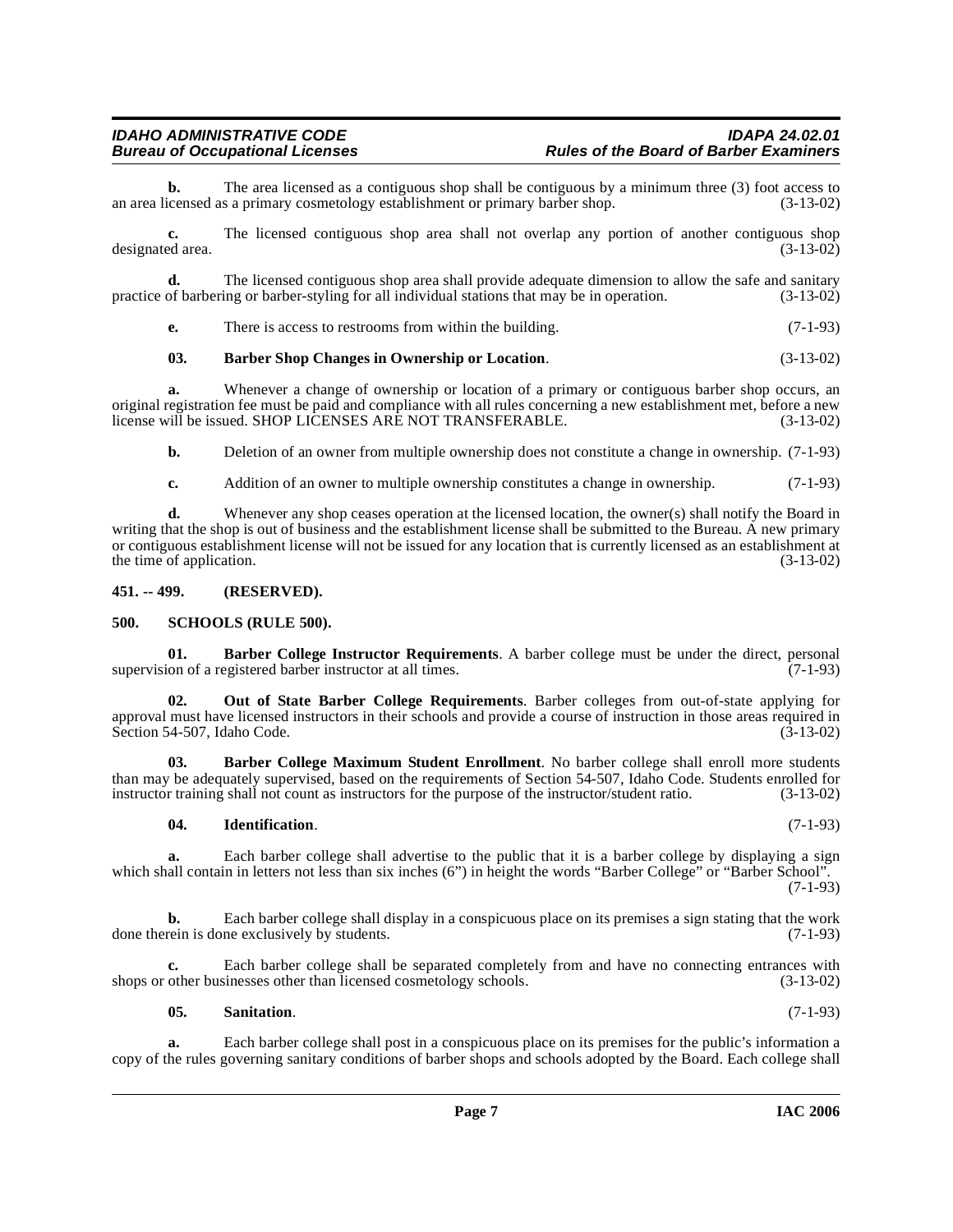# **IDAHO ADMINISTRATIVE CODE IDAPA 24.02.01 Rules of the Board of Barber Examiners**

require strict compliance by its students to the barber laws and rules. (3-13-02)

**b.** Any violation of Section 54-507, Idaho Code, or these rules by a barber college shall be cause for disciplinary action against the school license or, the revocation of approval in the case of an out of state school, by the Board. Any action by the Idaho State Barber Board for the revocation of a barber schools license or approval shall be in accordance with the provisions set forth in Sections 54-507 and 54-521, Idaho Code. (3-13-02)

**c.** Each barber college shall have adequate space, ventilation and lighting to allow for the safe and sanitary instruction of all phases of barbering and barber-styling as approved by the Board. (3-13-02)

**d.** Each barber college shall provide one (1) restroom for men and one (1) restroom for women. Each restroom shall include a sink with hot and cold running water and approved drainage system. (3-13-02)

<span id="page-7-3"></span>**06.** Space Required. Each barber college shall have within the premises in which it is located adequate space and facilities to safely accommodate all students, instructors, and customers. (3-13-02)

<span id="page-7-0"></span>**07. Barber Chair Required**. Each barber chair in each such college shall be of such construction that it may be readily cleaned and it shall be mechanically workable and in good working order. Space between barber chairs, and the workstand or wall, shall be adequate so that no student will be hampered in the performance of his work. Compliance with the requirements of this subsection shall be subject to the determination of the Board and its approval. (7-1-93) approval. (7-1-93)

<span id="page-7-2"></span>**08. Equipment Requirements**. Each barber college shall have, within the premises in which it is located, adequate equipment, materials, and facilities to provide a complete course of instruction in all phases of barbering and barber-styling. (3-13-02)

**a.** Classroom and training areas - The classroom and training areas shall be equipped with sufficient seating capacity and work stations for all enrolled students. (3-13-02)

**b.** Each barber college shall furnish each student upon enrollment, a copy of the Barber Laws and (3-13-02) Rules. (3-13-02)

<span id="page-7-4"></span>**09. Textbooks**. Schools shall use texts that cover all phases of barbering and barber-styling. (3-13-02)

# <span id="page-7-1"></span>**10. Curriculum -- Hours -- Theory -- Work Inspected -- Attendance -- School Examination**.

(7-1-93)

**a.** Each barber college shall meet the requirements for admission of students as set forth in Sections 54-506 and 54-507, Idaho Code, and in these rules. (7-1-93)

**b.** Each barber college curriculum shall consist of not less than nine hundred (900) hours for barbers and one thousand eight hundred (1,800) hours for barber-stylists. Barber students must document satisfactory completion of the entire barber curriculum and graduation from a licensed or approved school before being eligible for the Idaho Barber examination. Barber-styling students must document satisfactory completion of the entire barber-styling curriculum and graduation from a licensed or approved school before being eligible for the Idaho barber-styling examination. The daily schedule of each student shall consist of at least one (1) clock hour of theoretical study or one (1) hour of clinical demonstration in a classroom. (3-13-02)

**c.** Each barber college shall submit complete curriculums for barbering and barber-styling and a school catalog on an annual basis with the application for license renewal to the Board for its approval. If there are no changes in the curriculum or catalog during the previous year, the school may submit a letter of explanation to the Board in place of the curriculum or catalog. (3-13-02)

**d.** Each barber college shall require attendance in all subjects. No Patron shall be released from a chair after being served by a student until all the work performed by the student has been thoroughly inspected and approved by an instructor. (4-5-00) approved by an instructor.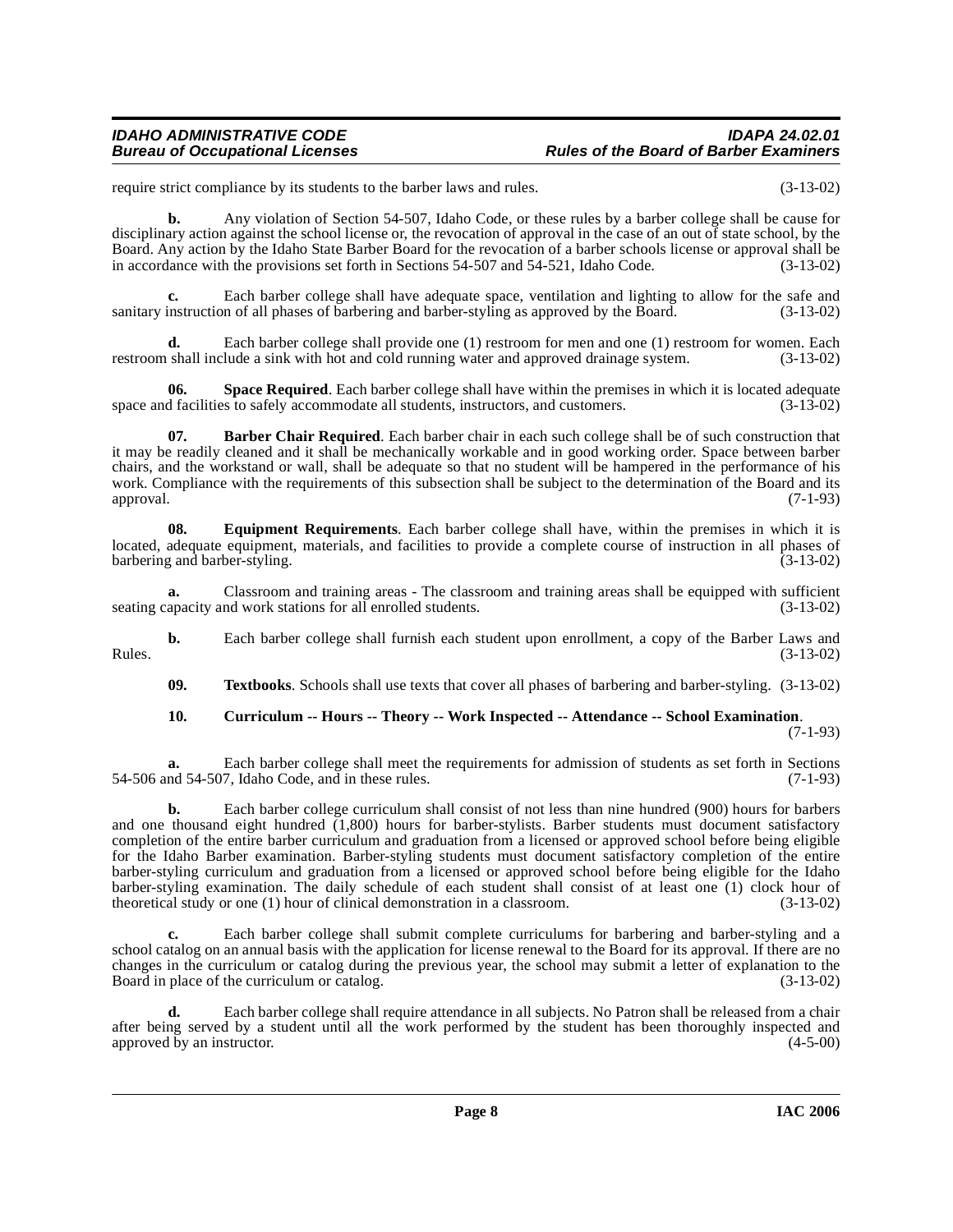**e.** Each barber college shall issue a certificate of graduation to each student after satisfactory on of their course of instruction. (3-13-02) completion of their course of instruction.

**f.** Persons who obtain instruction in an approved school of barbering, but who did not complete the course of instruction and/or did not obtain a license in Idaho, will lose credit for five hundred (500) hours after one (1) year has lapsed since the termination of such instruction, and thereafter an additional two hundred fifty  $(250)$  hours for each additional year or portion thereof.  $(3-13-02)$ hours for each additional year or portion thereof.

# <span id="page-8-0"></span>**11. Records Required of Colleges of Barbering**. (7-1-93)

**a.** Schools shall maintain monthly progress records of instruction for each student as established by school policy and procedures that will show daily attendance and academic grades of instructional progress.

(3-13-02)

**b.** Progress records shall be signed and dated by the student and a school official and a copy of the signed and dated record shall be provided to the student. The school shall maintain these records for a period of two (2) years following completion or termination of the student's instruction. These records are subject to inspection by the board or its agents at any time. the board or its agents at any time.

**c.** The information shown on the progress record forms are to be transferred to a Student Record of on form and filed with the board by the school. (3-13-02) Instruction form and filed with the board by the school.

**d.** Each school will be inspected periodically by an agent of the Bureau of Occupational Licenses.

(7-1-93)

**e.** When a student's course of instruction at a school has been completed or terminated, the completed operations, and number of hours of instruction are to be recorded by the school on the Record of Instruction Form. This form or a letter of explanation as to why a student's record of instruction is not being filed with the board by the school shall be filed with the Board within thirty (30) days of the completion or termination of each student's instruction.  $(3-13-02)$ instruction. (3-13-02)

**f.** When a student resumes instruction after they have been terminated, they are required to file a new on, pay an additional fee and become registered to practice as a student. (3-13-02) application, pay an additional fee and become registered to practice as a student.

**g.** A record of the operations completed by each barber student shall be maintained and include all of wing:  $(3-13-02)$ the following:

| i.   | Haircut.                             | $(3-13-02)$ |
|------|--------------------------------------|-------------|
| ii.  | Blow dry (does not include haircut). | $(3-13-02)$ |
| iii. | Shampoo.                             | $(3-13-02)$ |
| iv.  | Shave or Beard Trim.                 | $(3-13-02)$ |
| V.   | Facial or Massage.                   | $(3-13-02)$ |
| vi.  | Hair or Scalp Treatment.             | $(3-13-02)$ |
| vii. | Curling Iron.                        | $(3-13-02)$ |

viii. Hygiene and Sanitation shall be taught on a continuing basis and indicated on the report form by a grade.  $(7-1-93)$ 

**h.** A record of the operations completed by each barber-styling student shall be maintained and all of the following: (3-13-02) include all of the following: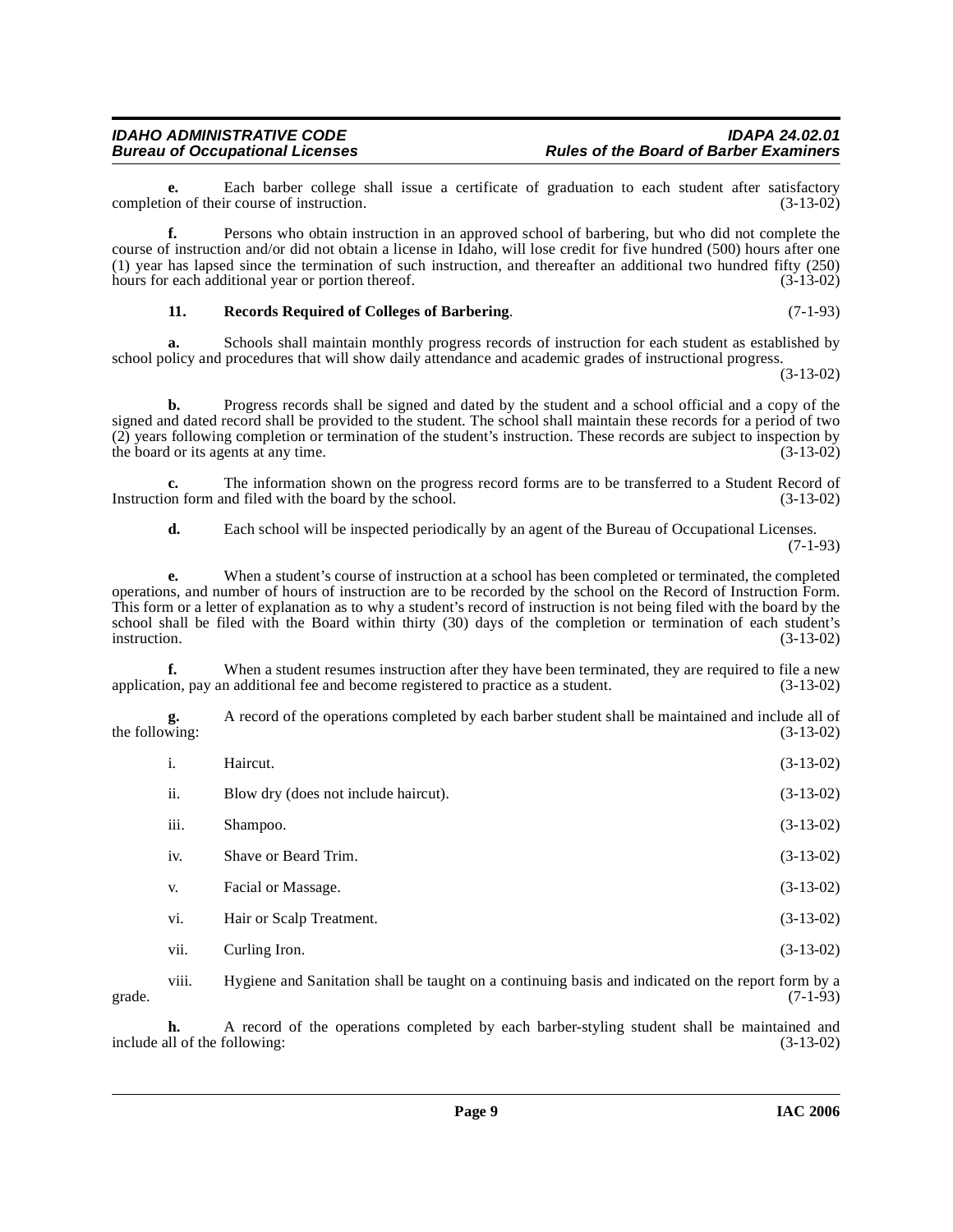| i.    | Haircut.                                   | $(3-13-02)$ |
|-------|--------------------------------------------|-------------|
| ii.   | Style/blow dry (does not include haircut). | $(3-13-02)$ |
| iii.  | Shampoo.                                   | $(3-13-02)$ |
| iv.   | Permanent Wave.                            | $(3-13-02)$ |
| V.    | Shave or Beard Trim.                       | $(3-13-02)$ |
| vi.   | Facial or Massage.                         | $(3-13-02)$ |
| vii.  | Color/Bleach/Rinse.                        | $(3-13-02)$ |
| viii. | Hair or Scalp Treatment.                   | $(3-13-02)$ |
| ix.   | Curling Iron.                              | $(3-13-02)$ |

x. Hygiene and Sanitation shall be taught on a continuing basis and indicated on the report form by a grade.  $(3-13-02)$ 

# <span id="page-9-10"></span><span id="page-9-0"></span>**501. TEACHING STAFF (RULE 501).**

<span id="page-9-7"></span>**01. Qualifications of Instructor**. No person shall teach or be employed to teach in any barber school within the state who at the time of rendering such service is not a holder of an instructor's license. (3-13-02)

**02.** Scope of Instruction. An instructor shall teach only those areas of practice for which the instructor is licensed.  $(3-13-02)$ is licensed.  $(3-13-02)$ 

<span id="page-9-5"></span>**03.** Number of Instructors Requirement. One (1) instructor must be employed and physically in the school for each fifteen (15) students or fractional part thereof. (3-13-02) present in the school for each fifteen  $(15)$  students or fractional part thereof.

**04. Licensed Instructors**. Only those persons holding a valid instructors license shall count toward the instructor/student ratio. Persons holding cosmetology instructor licenses shall count toward the instructor student ratio only when teaching under the direct personal supervision of a licensed barber instructor. (3-13-02) ratio only when teaching under the direct personal supervision of a licensed barber instructor.

# <span id="page-9-8"></span><span id="page-9-1"></span>**502. STUDENT REGISTRATION REQUIREMENTS (RULE 502).**

Each barber college shall require each applicant for admission to enrollment to file with the college a written application on a form approved by the Board. Each such application shall be accompanied by the following:

(3-13-02)

<span id="page-9-6"></span><span id="page-9-4"></span><span id="page-9-3"></span>**01.** Proof of Character. Satisfactory proof in writing that the applicant is of good moral character. (7-1-93)

**02. Educational Certification**. A certificate verifying the completion of a tenth grade education or the nt as determined by a GED or other approved equivalency examination. (3-13-02) equivalent as determined by a GED or other approved equivalency examination.

**03. Current Photograph**. A current passport style photograph of the applicant, taken within twelve (12) months prior to the application. (3-13-02)

<span id="page-9-9"></span>**04. Submission of Required Documents by Barber College to Board**. Schools are required to register all students with the Board within five (5) days of beginning instruction. Each barber college, before admitting any student to enrollment, shall send an application, together with all documents attached thereto, to the Board. If the Board finds that the applicant fails to meet its requirements, the Board shall at once notify the college and the applicant and state its reasons therefore. (3-13-02) and the applicant and state its reasons therefore.

# <span id="page-9-2"></span>**503. -- 549. (RESERVED).**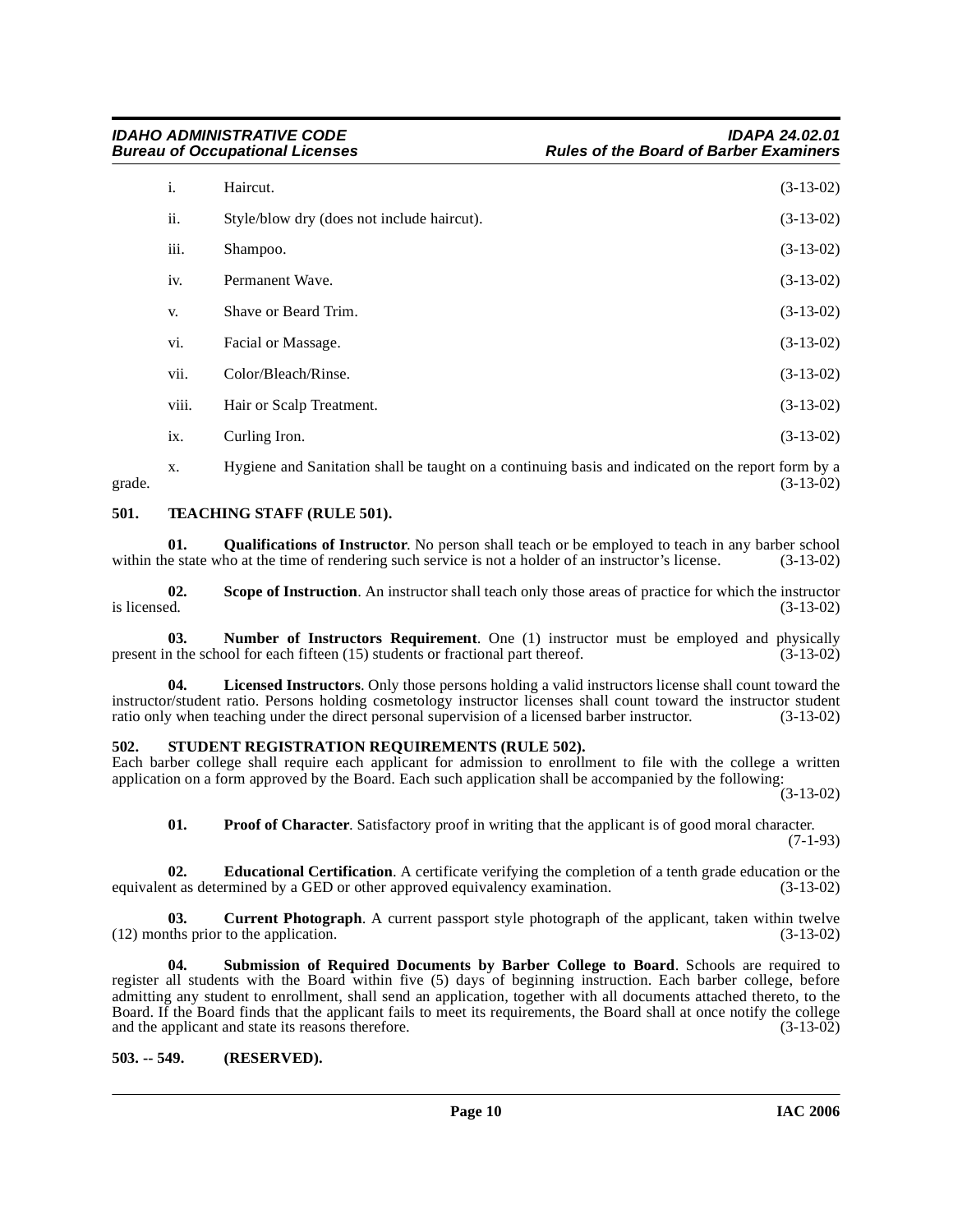# <span id="page-10-1"></span><span id="page-10-0"></span>**550. INSPECTION AND SANITARY RULES. (RULE 550).**

Each cosmetological establishment and school of cosmetology and barber shop and school of barbering is subject to inspection by agents of the board or bureau in accordance with the following rules (reference Section 54-824, and 54- 524, Idaho Code). Grade score is indicated by number following rule. (7-1-93)

<span id="page-10-2"></span>**01. Premises**. All shops and schools shall be open to inspection during business hours to authorized agents of the Cosmetology/Barber Boards. Shops and schools must be separated from living areas by substantial walls and/or closable doors. All shops and schools must be maintained in an orderly manner and shall be heated, lighted, and ventilated so as to be safe and comfortable to the operators and patrons. Score - 5 (7-1-98)

**02.** Floors, Walls, and Ceilings. Floors, walls, ceilings, furniture, and all other fixtures shall be kept in good repair at all times. Score - 5 clean and in good repair at all times. Score  $-5$ 

**03.** Instrument Cleaning. All instruments used by operators shall be thoroughly cleaned after each use to storage and/or sanitation. Score - 15 (7-1-98) and prior to storage and/or sanitation. Score  $-15$ 

**04. Instrument Sanitation**. All instruments used by operators shall be sanitized, after cleaning and prior to use, with a sanitizing agent registered by the Environmental Protection Agency as Hospital Grade or better. Every precaution shall be taken to prevent the transfer of disease-causing pathogens from person to person. Score - 15 (7-1-98)

**05. Towels**. Clean towels shall be used for each patron served. A clean paper or cloth neckband shall be used to provide a sanitary barrier which shall be maintained between each patron's neck and all multi-use capes. Paper towels and paper neckstrips shall be disposed of after one (1) use. Score - 5 (7-1-98)

**06. Storage of Equipment**. All instruments, towels, and linens shall be stored in clean, closed cabinets, drawers, and/or containers after they are cleaned and sanitized. Score - 5 (7-1-98)

**07. Dispensers**. All solutions and/or compounds shall be maintained and dispensed in a sanitary manner. All single-use applicators shall be disposed of after one (1) use. Paraffins, waxes and all other solutions and/ or compounds shall be maintained free of any foreign contaminants. Score - 5 (7-1-98)

**08.** Uniforms. All clothing worn by operators shall be clean and washable. Score - 5 (7-1-98)

**09. Water Supply**. Water supplies shall be from an approved source. Sufficient basins with hot and cold running water, approved drainage systems, soap and single-use towels shall be conveniently located within the work area. Every operator and/or student shall wash their hands prior to providing service to any patron. Score - 10

(7-1-98)

**10. Toilet Facilities**. Clean adequate and convenient toilet facilities located and accessible from within the building where the shop or school is located, shall be available for use by operators and patrons. A basin with hot and cold running water, approved drainage systems, soap and single-use towels shall be provided within said facilities. Score - 10 (7-1-98)

**11. Safety**. Each shop and school shall have a clearly identifiable first-aid kit readily accessible on the premises. No animals are allowed in shops or schools except those animals trained to provide service to the physically impaired. Score - 5 (7-1-98)

**12. Licenses and Certificates**. All shops and schools must be licensed prior to their operation and must be under the direct supervision of a licensed operator. A current shop and/or school license, valid operator license(s) or permit(s), a copy of these rules, and a valid classification card shall be conspicuously displayed in the work area of each shop and/or school for the information of operators, board agents, and the public in general.<br>Score - 15 (7-1-98) Score  $-15$  (7-1-98)

**13. Classification of Shops and Schools**. Following an inspection, each shop and school will receive classification as follows:  $100\% - 90\% = 'A''$ ;  $89\% - 80\% = 'B''$ ;  $79\% - 0\% = 'C''$ . The "C" classification denotes an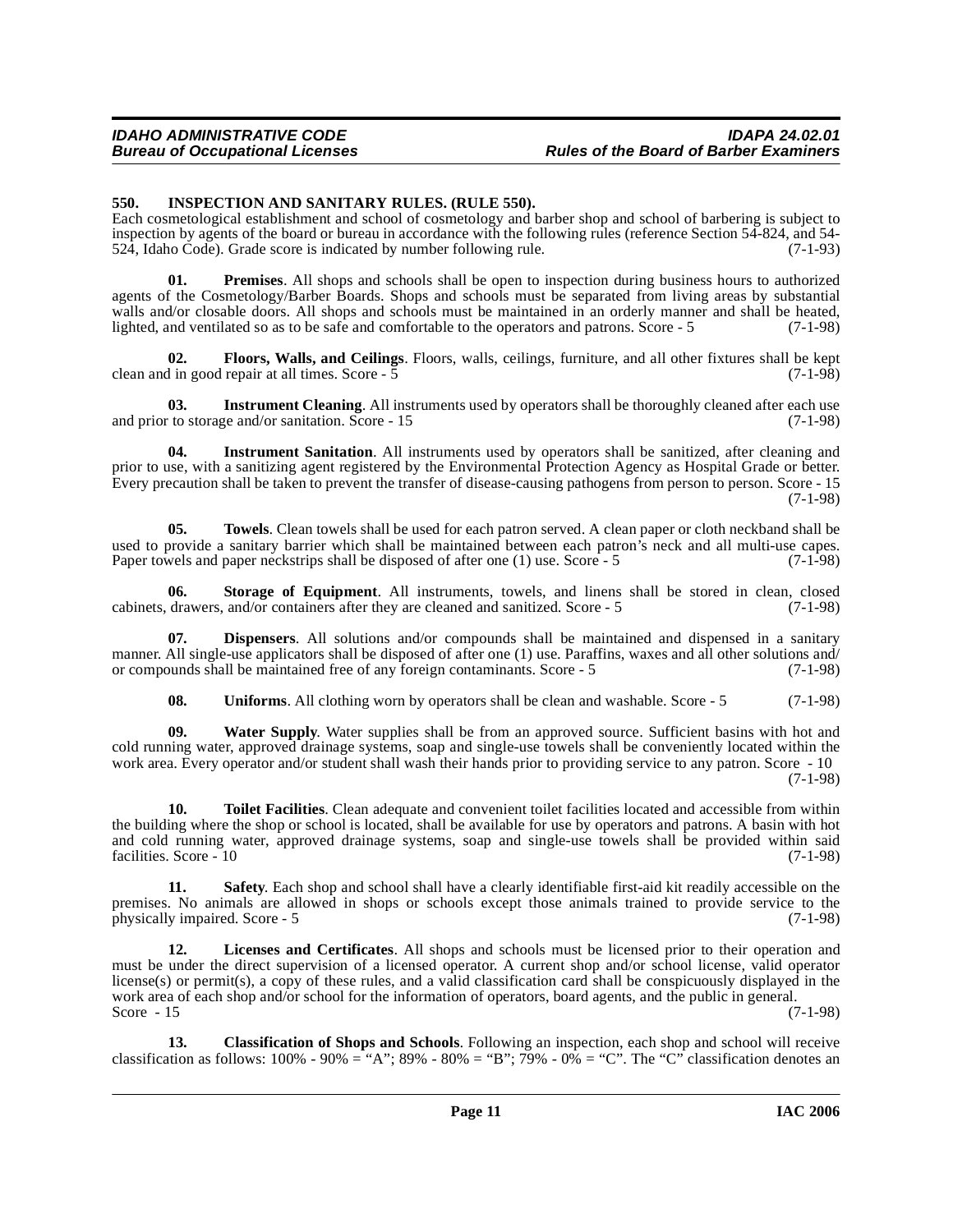unacceptable rating and improvements are required within thirty (30) days for continued operation. (7-1-98)

IDAHO BOARD OF BARBER EXAMINERS Bureau of Occupational Licenses Owhyee Plaza, 1109 Main Street, Suite 200 Boise, Idaho 83702 (7-1-93)

# <span id="page-11-0"></span>**551. -- 574. (RESERVED).**

# <span id="page-11-1"></span>**575. DISCIPLINE (RULE 575).**

# <span id="page-11-3"></span><span id="page-11-2"></span>**01. Proposed Fines**.

| <b>VIOLATION</b>                                                                                                                                                                                                                                                                     | <b>MAXIMUM FINE</b><br>(each violation) |
|--------------------------------------------------------------------------------------------------------------------------------------------------------------------------------------------------------------------------------------------------------------------------------------|-----------------------------------------|
| <b>Operating An Unlicensed Establishment/School.</b>                                                                                                                                                                                                                                 |                                         |
| Includes: Failure to obtain original license (includes change of ownership or location);                                                                                                                                                                                             | \$ 500                                  |
| Failure to renew license;                                                                                                                                                                                                                                                            | \$250                                   |
| <b>Unlicensed Practice.</b>                                                                                                                                                                                                                                                          |                                         |
| Includes: Failure to renew license;                                                                                                                                                                                                                                                  | \$ 250                                  |
| Practice beyond the scope of license/permit;                                                                                                                                                                                                                                         | \$250                                   |
| Practice with an altered license/permit.                                                                                                                                                                                                                                             | \$1,000                                 |
| <b>Allowing Unlicensed Practice.</b><br>Includes: Owners, Employees, Renters/Leasees, Partners, Family Members,<br>Others.                                                                                                                                                           | \$1,000                                 |
| <b>Practice In An Unlicensed Establishment.</b><br>Includes: Owners, Employees, Renters/Leasees, Partners, Family Members,<br>Others.                                                                                                                                                | \$250                                   |
| Failing To Allow The Inspection Of An Establishment.<br>Includes: Failure to admit investigator during business hours;<br>Obstructing/hindering the inspection process;<br>Threatening or exerting physical harm to investigators;<br>Allowing acts of obstruction or harm to occur. | \$1,000                                 |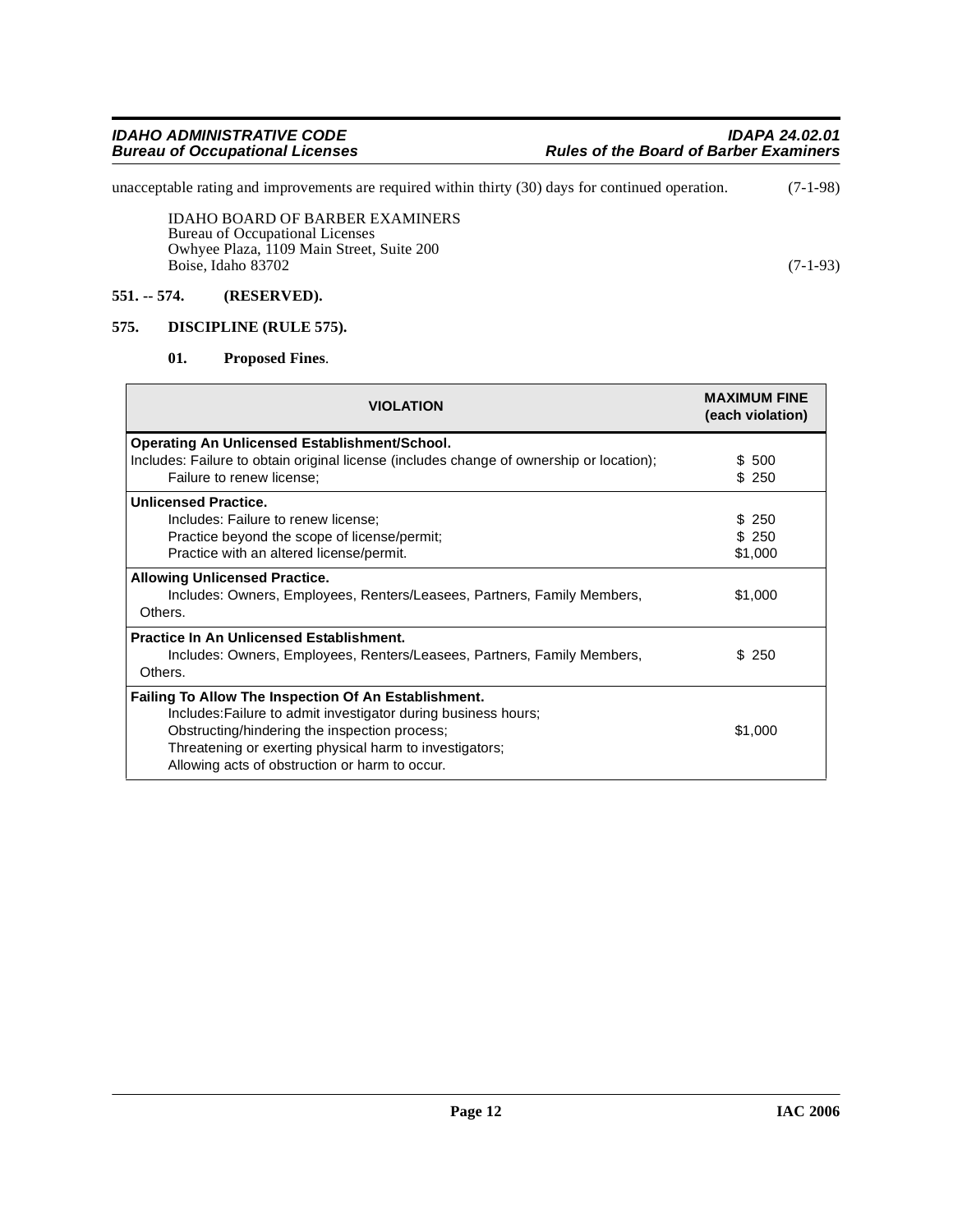| <b>VIOLATION</b>                                                                                                                                                                                                                                                                                                                                                                                                                                                                                                                                                                                                                                                                                                                                                                                                                                                                                                                                      | <b>MAXIMUM FINE</b><br>(each violation) |
|-------------------------------------------------------------------------------------------------------------------------------------------------------------------------------------------------------------------------------------------------------------------------------------------------------------------------------------------------------------------------------------------------------------------------------------------------------------------------------------------------------------------------------------------------------------------------------------------------------------------------------------------------------------------------------------------------------------------------------------------------------------------------------------------------------------------------------------------------------------------------------------------------------------------------------------------------------|-----------------------------------------|
| Failing To Correct Unacceptable Conditions Within 30 Days.<br>Includes: Failure to separate other business/living areas;<br>Failure to maintain floors, walls, ceilings in good repair;<br>Failure to adequately clean instruments;<br>Failure to adequately sanitize instruments;<br>Failure to use clean towels:<br>Failure to maintain sanitary barrier with multi-use capes;<br>Failure to appropriately store instruments/equipment;<br>Failure to appropriately maintain/dispense products;<br>Failure to wear clean washable clothing:<br>Failure to maintain approved water supply;<br>Failure to maintain approved toilet facilities;<br>Failure to wash hands prior to service;<br>Failure to provide first aid kits:<br>Failure to keep pets or birds out of establishment;<br>Failure to prevent fire or safety hazard;<br>Failure to conspicuously display required certificates;<br>Failure to conspicuously display required licenses. | \$250                                   |

(3-18-99)

<span id="page-12-4"></span>**02. Fine in Addition to Other Discipline**. In addition to the above schedule of fines, the Board may impose a fine of up to one thousand dollars (\$1000) in addition to the revocation, suspension, or refusal to issue of any certificate or license and may recover the costs and fees incurred in the investigation and prosecution of a license<br>for the violation of any provision of the licensure act. (3-18-99) for the violation of any provision of the licensure act.

<span id="page-12-3"></span>**03. Costs and Fees in Disciplinary Proceeding**. The Board may order all licensed practitioners to pay the costs and fees incurred by the Board in the investigation or prosecution of the licensee for violation of Section 54-<br>516, Idaho Code. (3-18-99) 516, Idaho Code.

# <span id="page-12-0"></span>**576. -- 599. (RESERVED).**

<span id="page-12-1"></span>

| 600. | RULEMAKING HISTORY PRIOR TO JULY 1, 1993 (RULE 600).                      |            |
|------|---------------------------------------------------------------------------|------------|
|      | AS ADOPTED April 20, 1992; EFFECTIVE May 11, 1992; REISSUED July 1, 1993. | $(7-1-93)$ |

<span id="page-12-2"></span>**601. -- 999. (RESERVED).**